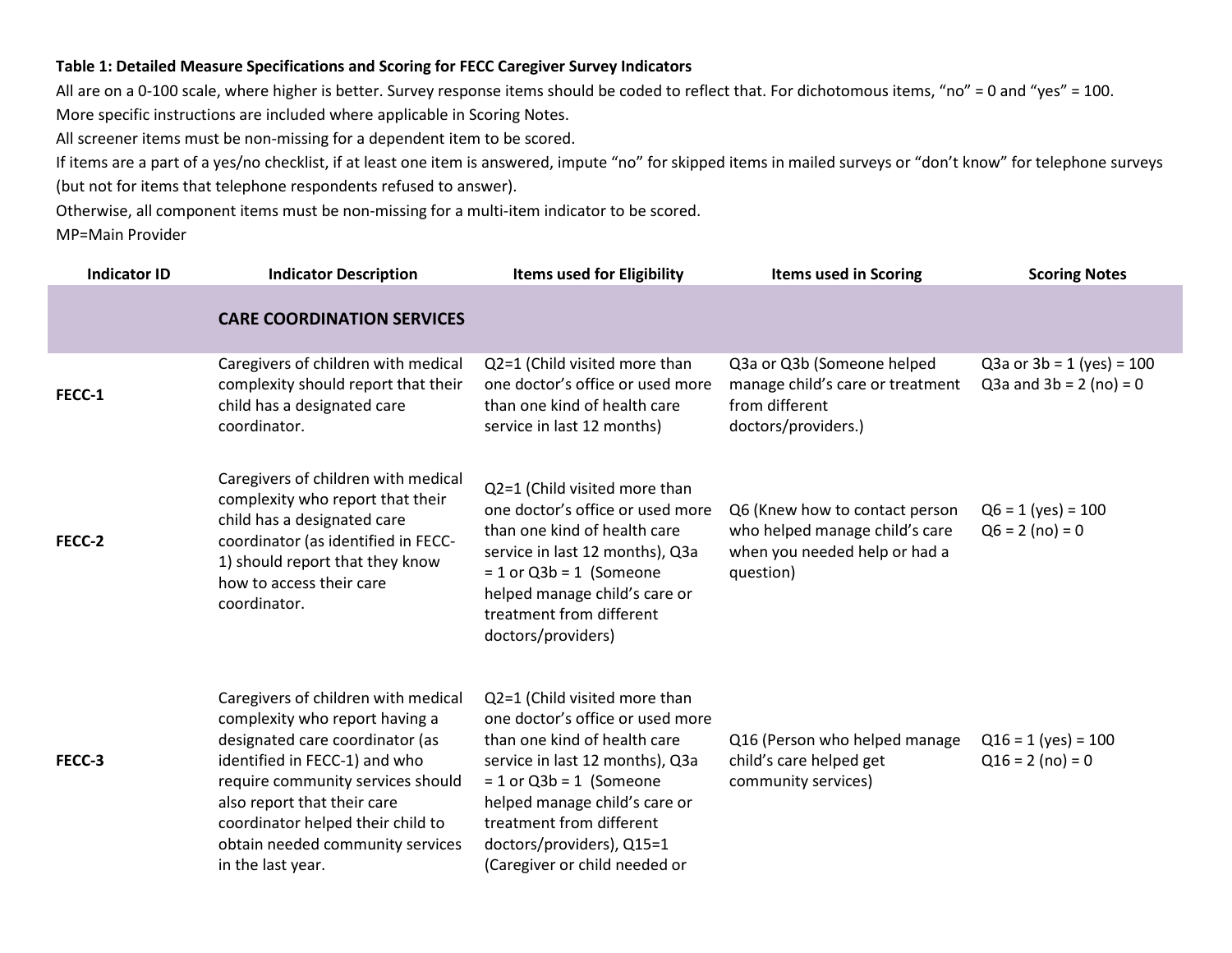# used community services in last 12 mos)

| FECC-4 | Caregivers of children with medical<br>complexity who report that their<br>child has a designated care<br>coordinator (as identified in FECC-<br>1) should also report that their care<br>coordinator has contacted them<br>(via face-to-face contact,<br>telephone, email, or written<br>correspondence) or attempted to<br>contact them at least once in the<br>last 3 months. | Q2=1 (Child visited more than<br>one doctor's office or used more<br>than one kind of health care<br>service in last 12 months), Q3a<br>$= 1$ or Q3b = 1 (Someone in<br>helped manage child's care or<br>treatment from different<br>doctors/providers)                                                                                                  | Q7 (In last 3 mos, person<br>contacted caregiver w/o<br>caregiver getting in touch<br>w/them first) | $Q7 = 1$ (yes) = 100<br>$Q7 = 2 (no) = 0$                                                                                                                                                                                                                                                                                   |
|--------|----------------------------------------------------------------------------------------------------------------------------------------------------------------------------------------------------------------------------------------------------------------------------------------------------------------------------------------------------------------------------------|----------------------------------------------------------------------------------------------------------------------------------------------------------------------------------------------------------------------------------------------------------------------------------------------------------------------------------------------------------|-----------------------------------------------------------------------------------------------------|-----------------------------------------------------------------------------------------------------------------------------------------------------------------------------------------------------------------------------------------------------------------------------------------------------------------------------|
| FECC-5 | Caregivers of children with medical<br>complexity who report that their<br>child has a designated care<br>coordinator (as identified in FECC-<br>1) should also report that the care<br>coordinator has contacted them in<br>the last 3 months and asked them<br>about the following:                                                                                            | Q2=1 (Child visited more than<br>one doctor's office or used more<br>than one kind of health care<br>service in last 12 months), Q3a<br>$= 1$ or Q3b = 1 (Someone<br>helped manage child's care or<br>treatment from different<br>doctors/providers), Q7=1 (In last<br>3 mos, care coordinator<br>contacted you w/o you getting<br>in touch w/them first |                                                                                                     | Partial credit:<br>Rescale Q9 to 0-100:<br>$Q9 = 1$ (Never): 0 pts,<br>$Q9 = 2$ (Sometimes): 33 pts,<br>$Q9 = 3$ (Usually): 66 pts,<br>$Q9 = 4$ (Always): 100 pts<br>Rescale Q10 to 0-100:<br>$Q10 = 1$ (Never): 0 pts,<br>$Q10 = 2$ (Sometimes): 33<br>pts,<br>$Q10 = 3$ (Usually): 66 pts,<br>$Q10 = 4$ (Always): 100 pts |
|        | FECC-5a) Caregiver concerns                                                                                                                                                                                                                                                                                                                                                      |                                                                                                                                                                                                                                                                                                                                                          | $Q9$ = Care coordinator asked<br>about caregiver concerns                                           | FECC-5: Mean of Q9 and<br>Q10                                                                                                                                                                                                                                                                                               |
|        | FECC-5b) Health changes of the<br>child                                                                                                                                                                                                                                                                                                                                          |                                                                                                                                                                                                                                                                                                                                                          | $Q10$ = Care coordinator asked<br>about health changes of child                                     |                                                                                                                                                                                                                                                                                                                             |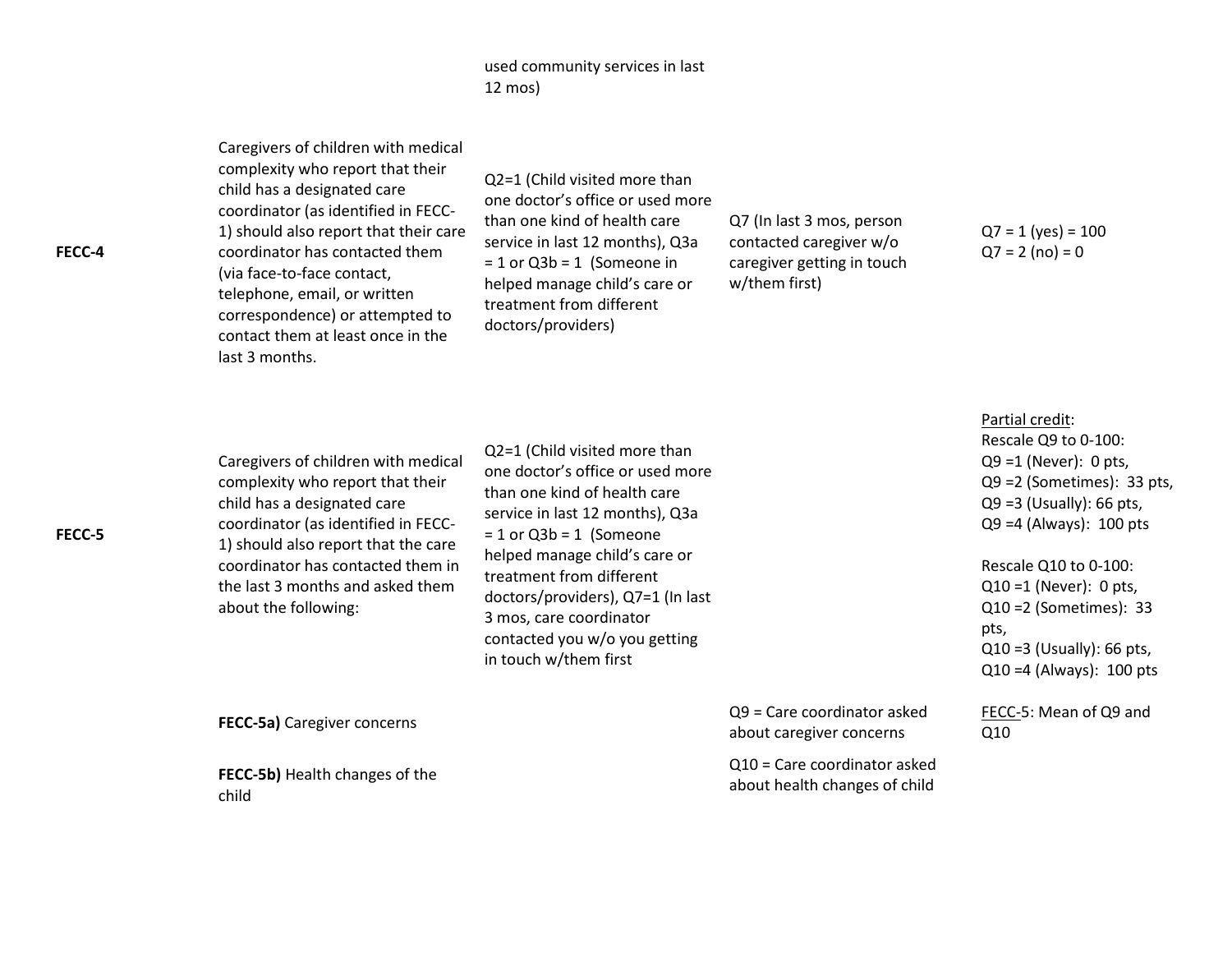Caregivers of children with medical complexity who report having a copy of a written shared care plan for their child, should also report that either their main provider (MP) or someone in the main provider's office asked them about progress towards goals documented in the child's shared care plan

Q29=1 (MP created shared care plan for child), Q30=1 (Caregiver has copy of child's shared care plan)

Q31 (In last 12 mos, MP or another person in MP's office talked with caregiver about progress child was making toward goals written in shared care plan)

 $Q31 = 1$  (yes) = 100  $Q31 = 2 (no) = 0$ 

If Q31=3 (Child's shared care plan does not have written goals), score = 0

Caregivers of children with medical complexity who report that their child has a designated care coordinator (as identified in FECC-1) and who report their child was referred to see a specialist in the last 12 months, should also report that the care coordinator contacted them to confirm they were able to get an appointment with the specialist

Q2=1 (Child visited more than one doctor's office or used more than one kind of health care service in last 12 months), Q3a  $= 1$  or Q3b = 1 (Someone helped manage child's care or treatment from different doctors/providers), Q13=1 (main provider told caregiver child needed to see specialist during last 12 mos)

Q14 (Person in who helped manage child's care contacted you to make sure child got appointment to see specialist)

 $Q14 = 1$  (yes) = 100  $Q14 = 2$  (no) = 0

If Q14=3 (Did not get help managing child's care),  $score = 0$ 

**FECC-7**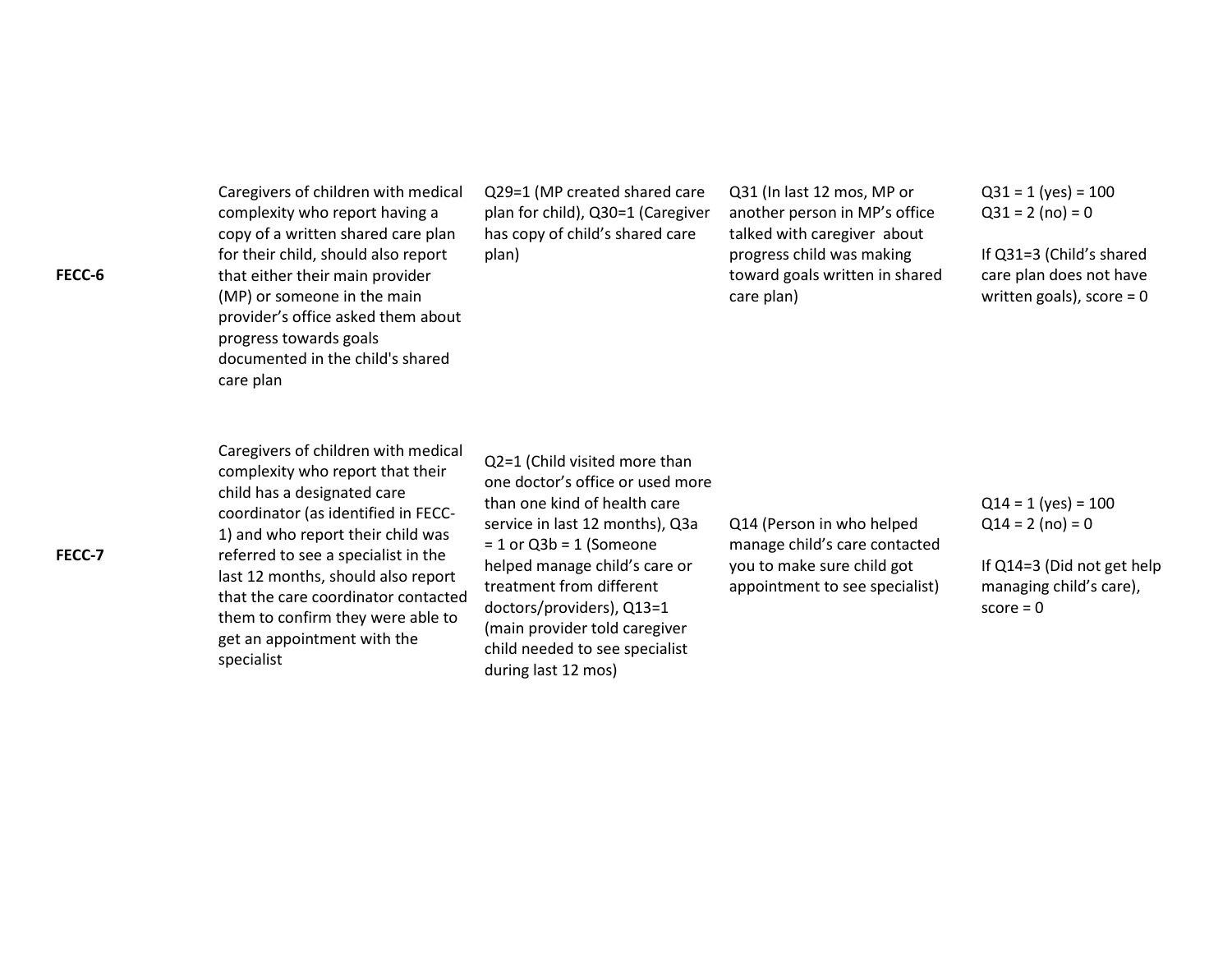| FECC-8         | Caregivers of children with medical<br>complexity who report that their<br>child has a designated care<br>coordinator (as identified in FECC-<br>1) should also report that their care<br>coordinator:                                                                                                      | Q2=1 (Child visited more than<br>one doctor's office or used more<br>than one kind of health care<br>service in last 12 months), Q3a<br>$= 1$ or Q3b = 1 (Someone helped<br>manage child's care or<br>treatment from different<br>doctors/providers) | Q5 (In last 12 mos, person who<br>helped manage child's care)            | Partial credit for Q5a-e:<br>Yes Definitely = 100<br>Yes Somewhat=50<br>$No = 0$<br>If "Not applicable" (Q5d<br>and $Q5e$ only) = don't<br>score              |
|----------------|-------------------------------------------------------------------------------------------------------------------------------------------------------------------------------------------------------------------------------------------------------------------------------------------------------------|------------------------------------------------------------------------------------------------------------------------------------------------------------------------------------------------------------------------------------------------------|--------------------------------------------------------------------------|---------------------------------------------------------------------------------------------------------------------------------------------------------------|
|                | FECC-8a) Was knowledgeable<br>about their child's health                                                                                                                                                                                                                                                    |                                                                                                                                                                                                                                                      | Q5a, Q5b                                                                 | FECC-8a: Mean of rescaled<br>Q5a and Q5b                                                                                                                      |
|                | FECC-8b) Supported the caregiver                                                                                                                                                                                                                                                                            |                                                                                                                                                                                                                                                      | Q <sub>5</sub> c                                                         | FECC-8b: Mean of rescaled<br>Q5c                                                                                                                              |
|                | FECC-8c) Advocated for the needs<br>of the child                                                                                                                                                                                                                                                            |                                                                                                                                                                                                                                                      | Q5d, Q5e                                                                 | FECC-8c: Mean of rescaled<br>Q5d and Q5e (only score if<br>applicable)                                                                                        |
|                |                                                                                                                                                                                                                                                                                                             |                                                                                                                                                                                                                                                      |                                                                          | FECC-8 Measure Score:<br>Take mean of FECC-8a-c                                                                                                               |
| <b>FECC-15</b> | Caregivers of children with medical<br>complexity who self-identify as<br>having a preference for conducting<br>medical visits in a language other<br>than English should have access to<br>a professional medical interpreter<br>(live or telephonic) at all visits for<br>which an interpreter is needed. | Q39=1 (Speak language other<br>than English at home), Q41=2<br>(Prefer to talk w/child's doctors<br>in language other than English),<br>Q44=2, 3, or 4 (Needed<br>professional interpreter during<br>visit to MP some, most, or all<br>visits)       | Q45 (How often was professional<br>interpreter available when<br>needed) | Partial credit: rescale Q45<br>to 0-100:<br>$Q45=1$ (Never): 0 pts,<br>Q45=2 (Sometimes): 33<br>pts,<br>$Q45=3$ (Usually): 66 pts,<br>Q45=4 (Always): 100 pts |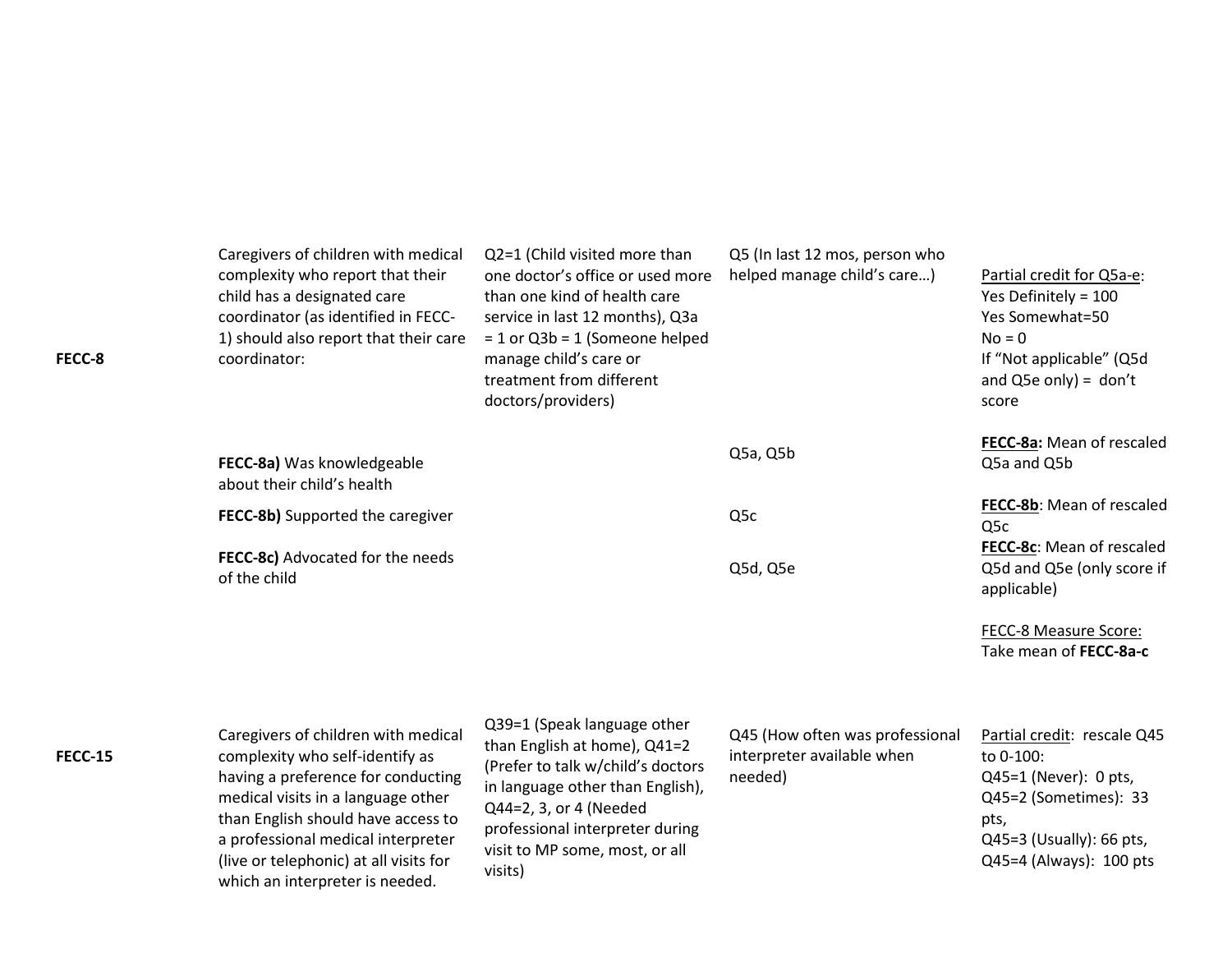### **MESSAGING**

| FECC-9 | Caregivers of children with medical<br>complexity who report receiving a<br>written visit summary during the<br>last 12 months from their child's<br>MP's office should report that it<br>contained the following elements: | All caregivers of children with<br>medical complexity<br>Q17=1 (received written visit<br>summary in last 12 mos) | Q18 (How often did written visit<br>summaries include)                 | Partial credit for Q18a-g:<br>Always = $100$<br>Sometimes = 50<br>Never $= 0$ |
|--------|-----------------------------------------------------------------------------------------------------------------------------------------------------------------------------------------------------------------------------|-------------------------------------------------------------------------------------------------------------------|------------------------------------------------------------------------|-------------------------------------------------------------------------------|
|        | FECC-9a) Current problem list                                                                                                                                                                                               |                                                                                                                   | Q18a                                                                   |                                                                               |
|        | FECC-9b) Current medication list                                                                                                                                                                                            |                                                                                                                   | Q18b (Rx), Q18c (OTC)                                                  | FECC-9b) Mean of rescaled<br>Q18b and Q18c                                    |
|        | FECC-9c) Drug allergies                                                                                                                                                                                                     |                                                                                                                   | Q18d (list of "child's allergies",<br>not drug allergies specifically) |                                                                               |
|        | <b>FECC-9d)</b> Specialists involved in the<br>child's care                                                                                                                                                                 |                                                                                                                   | Q18e                                                                   |                                                                               |
|        | FECC-9e) Planned follow-up                                                                                                                                                                                                  |                                                                                                                   | Q18f                                                                   |                                                                               |
|        | FECC-9f) What to do for problems<br>related to the outpatient visit                                                                                                                                                         |                                                                                                                   | Q18g                                                                   | <b>FECC-9 Measure Score:</b><br>Take mean of FECC-9a-f                        |
|        |                                                                                                                                                                                                                             |                                                                                                                   |                                                                        |                                                                               |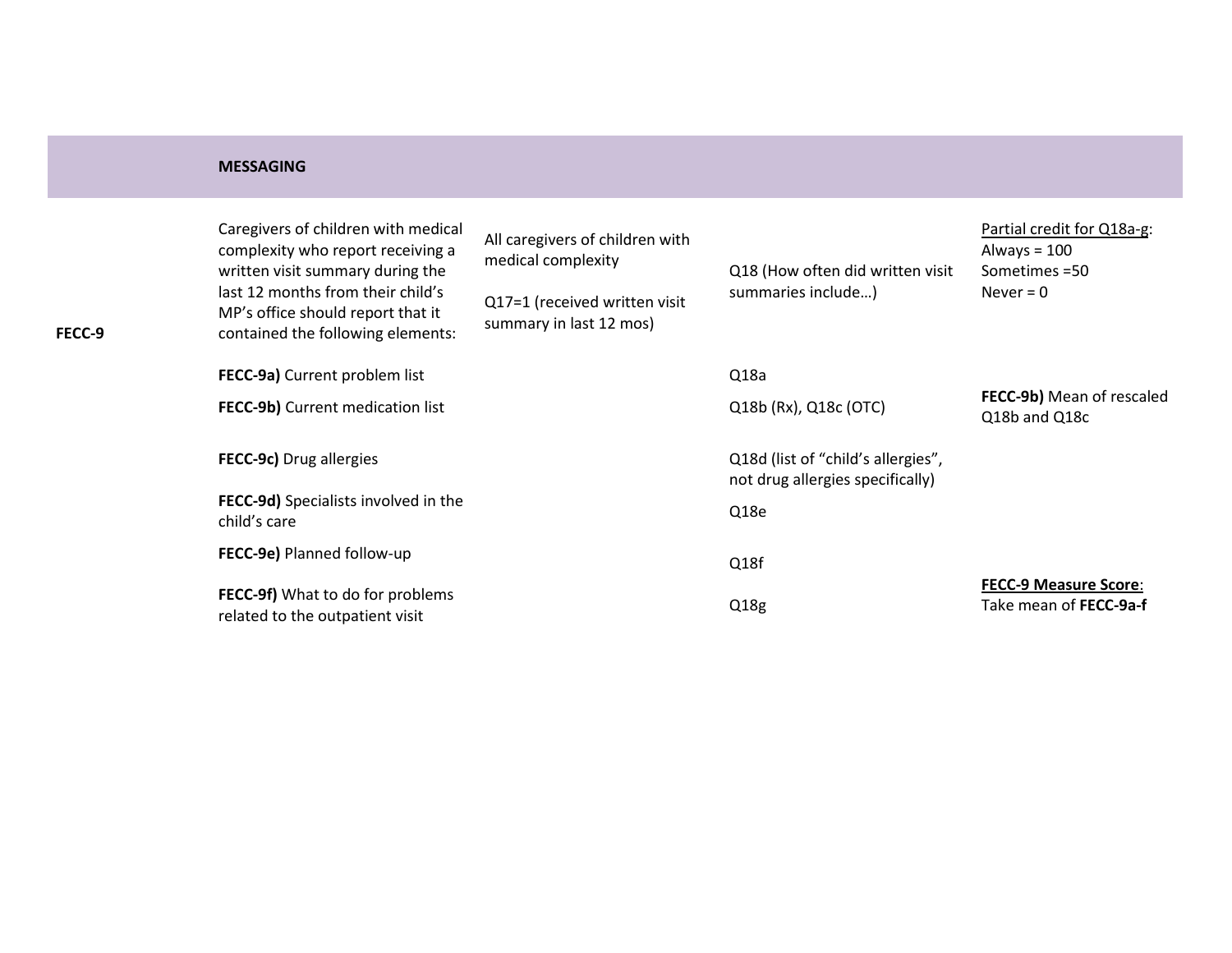| <b>FECC-10</b> | Caregivers/patients who reported<br>ever receiving a visit summary in<br>the last 12 months from their<br>child's MP's office (as identified in<br>IE2) should report that the<br>summary:                              | Q17=1 (received written visit<br>summary in last 12 mos)                                                                                                      |                                                                                      | Partial credit for Q19 and<br>Q20:<br>Always = $100$<br>Sometimes=50<br>Never = $0$<br><b>FECC-10 Measure Score:</b><br>Take mean of FECC-10a<br>and FECC-10b |
|----------------|-------------------------------------------------------------------------------------------------------------------------------------------------------------------------------------------------------------------------|---------------------------------------------------------------------------------------------------------------------------------------------------------------|--------------------------------------------------------------------------------------|---------------------------------------------------------------------------------------------------------------------------------------------------------------|
|                | FECC-10a) Was easy to understand<br>FECC-10b) Was useful                                                                                                                                                                |                                                                                                                                                               | Q19<br>Q <sub>20</sub>                                                               |                                                                                                                                                               |
| <b>FECC-11</b> | Caregivers of children with medical<br>complexity should report having<br>been invited to join in hospital<br>rounds during their child's last<br>hospitalization                                                       | Q21=1 (child had overnight<br>hospital stay in last 12 mos)                                                                                                   | Q25 (Last time child was in<br>hospital, invited to take part in<br>hospital rounds) | $Q25 = 1$ (yes) = 100<br>$Q25 = 2 (no) = 0$                                                                                                                   |
| <b>FECC-12</b> | Caregivers/patients should report<br>receiving a written visit summary of<br>their child's last hospitalization at<br>the time of discharge, and they<br>should report the summary<br>contained the following elements: | Q21=1 (child had overnight<br>hospital stay in last 12 mos),<br>Q22=1 (Last time child was in<br>hospital, got written hospital<br>stay summary at discharge) | Q23 (Did written hospital stay<br>summary include)                                   | Impute "no" for missing<br>values if any responses are<br>provided to Q23a - g<br>$Q23a-g = 1(yes) = 100$<br>$Q23a-g = 2 (no) = 0$                            |
|                | FECC-12a) Problem list at time of<br>discharge                                                                                                                                                                          |                                                                                                                                                               | Q <sub>23a</sub>                                                                     |                                                                                                                                                               |
|                | FECC12b) Medication list at time of<br>discharge                                                                                                                                                                        |                                                                                                                                                               | Q23b (Rx), Q23c (OTC)                                                                | FECC-12b: Mean of<br>rescaled Q23b and Q23c                                                                                                                   |
|                | FECC-12c) Drug allergies                                                                                                                                                                                                |                                                                                                                                                               | Q23d (list of "child's allergies",<br>not drug allergies specifically)               |                                                                                                                                                               |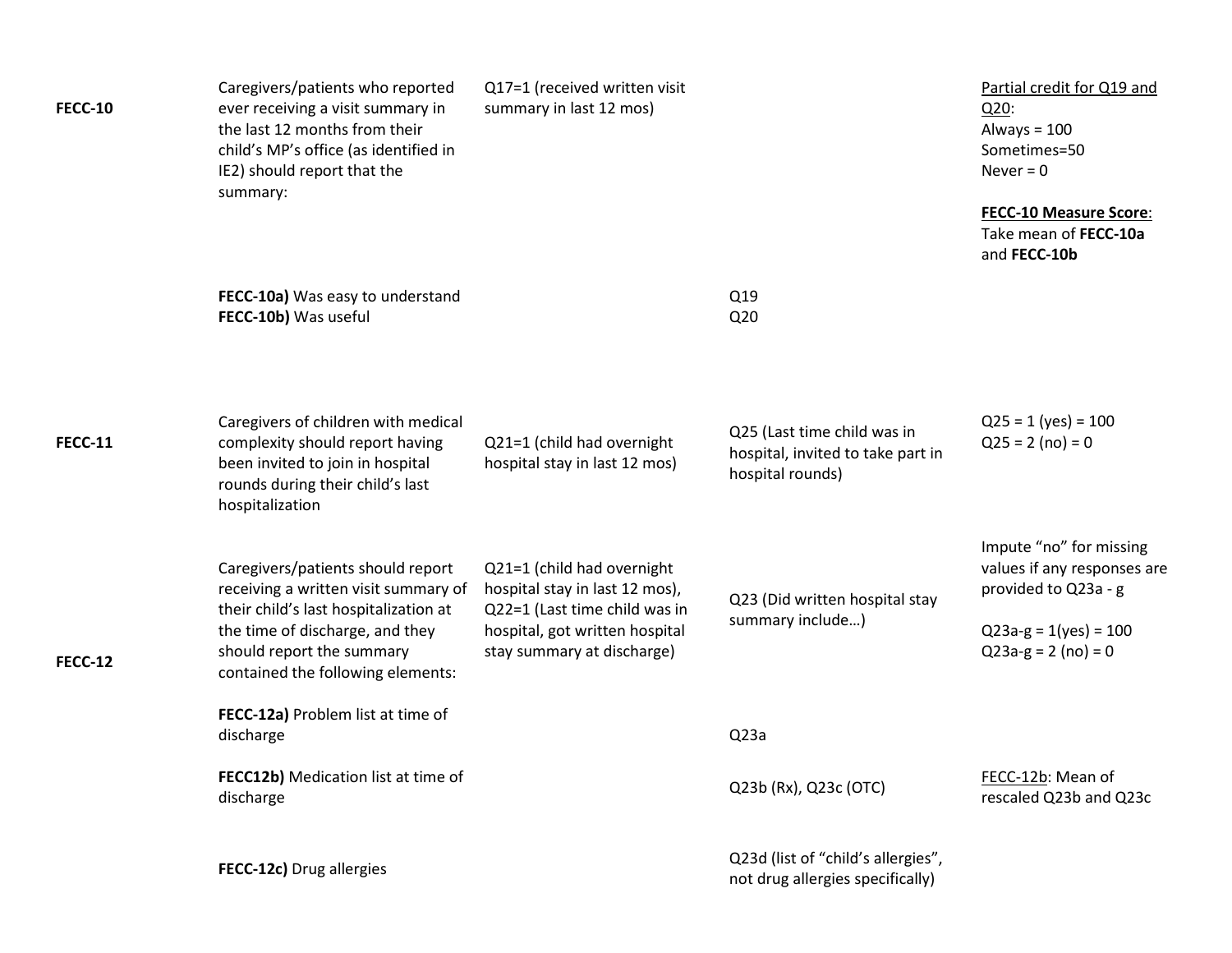| <b>FECC12d)</b> Specialists involved in the |                   |                               |
|---------------------------------------------|-------------------|-------------------------------|
| child's care during the                     | Q <sub>23e</sub>  |                               |
| hospitalization                             |                   |                               |
| FECC-12e) Planned follow-up                 | Q <sub>23</sub> f |                               |
|                                             |                   | <b>FECC-12 Measure Score:</b> |
| FECC-12f) Who to call for problems          | Q <sub>23g</sub>  | Take mean of FECC-12a-f       |
| related to the hospitalization              |                   |                               |
|                                             |                   |                               |

| <b>FECC-13</b> | Caregivers of children with medical<br>complexity who receive a written<br>summary of their child's<br>hospitalization at discharge (as<br>described in indicator FECC-12)<br>should report that the information<br>contained in the visit summary was<br>easy to understand | Q21=1 (child had overnight<br>hospital stay in last 12 mos),<br>Q22=1 (Last time child was in<br>hospital, got written hospital<br>stay summary at discharge) | Q24 (Hospital stay summary easy<br>to understand)                                                                                                         | $Q24 = 1$ (Yes, definitely) =<br>100<br>$Q24 = 2$ (Yes, somewhat) =<br>50<br>$Q24 = 3 (no) = 0$ |
|----------------|------------------------------------------------------------------------------------------------------------------------------------------------------------------------------------------------------------------------------------------------------------------------------|---------------------------------------------------------------------------------------------------------------------------------------------------------------|-----------------------------------------------------------------------------------------------------------------------------------------------------------|-------------------------------------------------------------------------------------------------|
| <b>FECC-19</b> | Caregivers of children with medical<br>complexity should report having<br>access to an electronic health<br>record to look up information<br>about their child's visits and health<br>care.                                                                                  | All caregivers of children with<br>medical complexity                                                                                                         | Q26 (In last 12 mos, MP's office<br>had web site or app caregiver<br>could use between visits to look<br>up information about child's<br>visits and care) | $Q26=1$ (Yes) = 100<br>Q26=2 or 3 (no or don't<br>$know) = 0$                                   |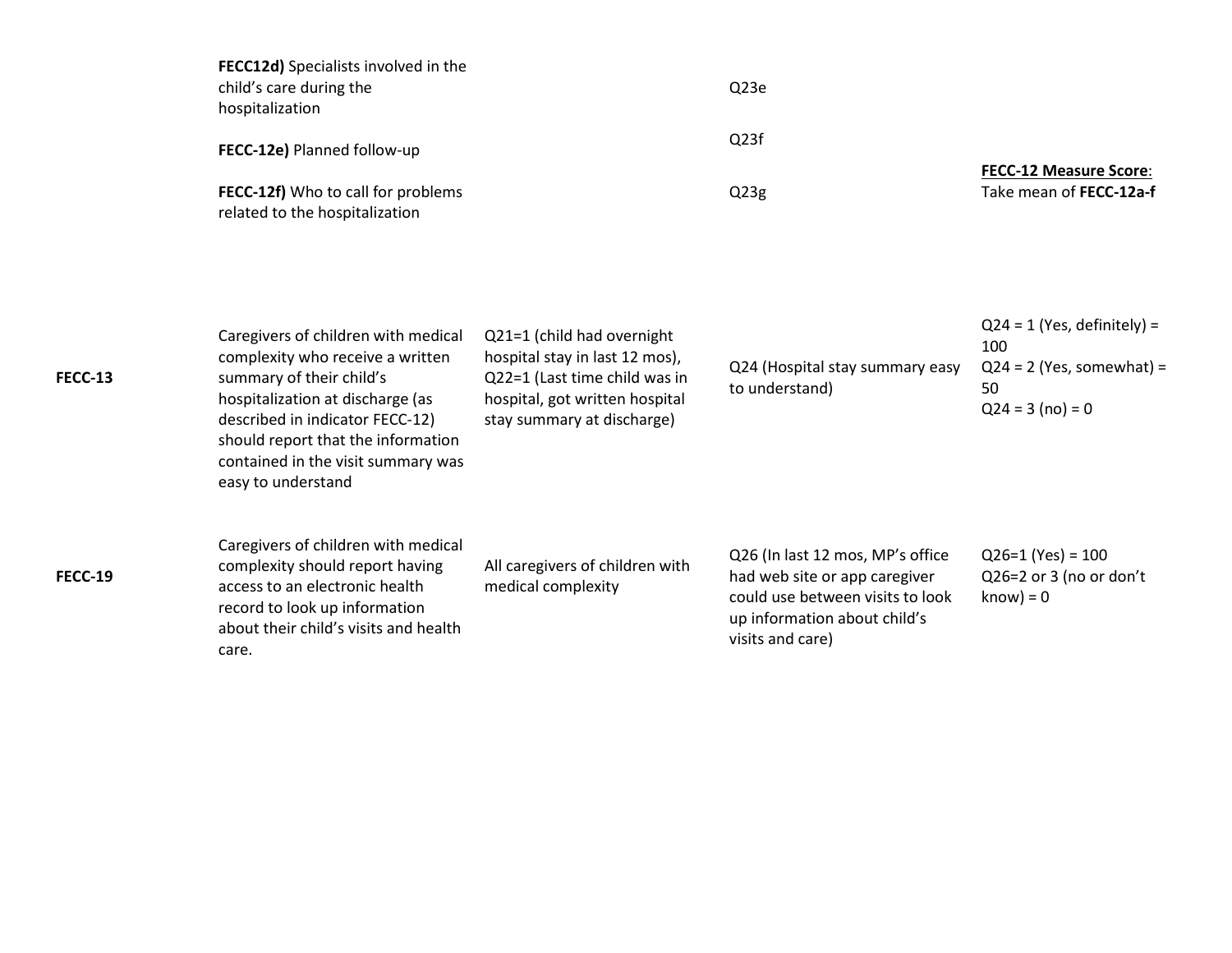| FECC-20 | Caregivers of children with medical<br>complexity who report having<br>access to an electronic health<br>record should also report that it<br>includes the following health<br>information: | Q26=1 (In last 12 mos, MP's<br>office had web site or app<br>caregiver could use between<br>visits to look up information<br>about child's visits and care) |                                                          |                                                       |
|---------|---------------------------------------------------------------------------------------------------------------------------------------------------------------------------------------------|-------------------------------------------------------------------------------------------------------------------------------------------------------------|----------------------------------------------------------|-------------------------------------------------------|
|         |                                                                                                                                                                                             | Q26=1 (In last 12 mos, MP's<br>office had web site or app                                                                                                   | Q27 (In last 12 mos, MP's web<br>cito or ann had list of | FECC-20a:<br>If $Q27=3$ o<br>immunizat<br>$m \circ c$ |

**FECC-20b)** List of child's medications

**FECC-20a)** Immunization record

Q26=1 (In last 12 mos, MP's office had web site or app caregiver could use between visits to look up information about child's visits and care)

caregiver could use between visits to look up information about child's visits and care)

site or app had list of immunizations child has received)

Q28 (In last 12 mos, MP's web site or app had list of child's

meds)

or 4 (no tions in last 12 mos): do not score If Q27=1 (Yes): 100 points If Q27=2 or 4 (No or Don't Know): 0 points

## **FECC-20b:**

If Q28=3 (no meds in last 12 mos): do not score Q28=1 (Yes): 100 points fQ28=2 or 4 (No or Don't Know): 0 points

#### **FECC-20 Measure Score**:

Take mean of **FECC-20a**  and **FECC-20b**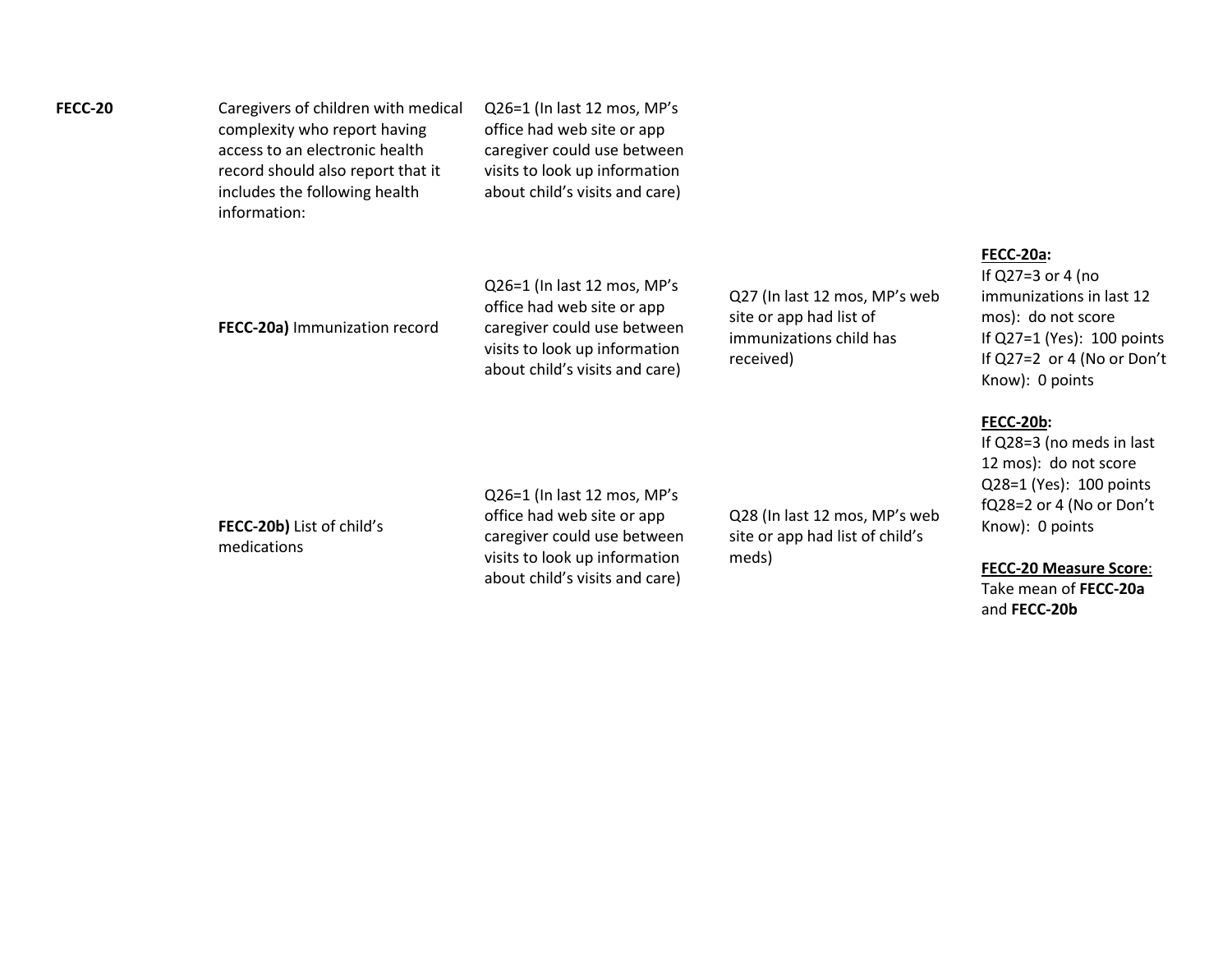Caregivers of children with medical complexity who report their child's condition causes difficulty learning, understanding, or paying attention in class should also report that someone from the MP's office communicated with school staff at least once a year about the educational impacts of the child's condition.

Q35=1 (Child attended school in last 12 mos), Q36=1 (Because of health condition child has difficulty learning, understanding, or paying attention in class)

Q37 (In last 12 mos, someone from MP's office contacted staff at child's school to make sure they understood how child's condition affected ability to learn, understand, or pay attention)

 $Q37=1$  (Yes) = 100 Q37=2 or 3 (no or don't know) = 0 points

|                | PROTOCOLS/PLANS                                                                                                                                                                               |                                                       |                                                   |                                                                   |
|----------------|-----------------------------------------------------------------------------------------------------------------------------------------------------------------------------------------------|-------------------------------------------------------|---------------------------------------------------|-------------------------------------------------------------------|
| <b>FECC-16</b> | Caregivers of children with medical<br>complexity should report that their<br>child's primary care provider<br>created a shared care plan for their<br>child.                                 | All caregivers of children with<br>medical complexity | Q29 (MP created shared care<br>plan for child)    | $Q29=1$ (Yes) = 100<br>$Q29=2 (No) = 0$                           |
| <b>FECC-18</b> | Caregivers of children with medical<br>complexity who are age 15 years or<br>older should report that their<br>child's main provider created a<br>written transition plan for their<br>child. | Q33=1 (Child age 15 or older)                         | Q34 (MP created transition plan<br>for child)     | $Q34=1$ (Yes) = 100<br>Q34=2 or 3 (no or don't<br>$know) = 0 pts$ |
| <b>FECC-17</b> | Caregivers of children with medical<br>complexity should report that their<br>child's main provider created an                                                                                | All caregivers of children with<br>medical complexity | Q32 (MP created emergency care<br>plan for child) | $Q32=1$ (Yes) = 100 pts<br>$Q32=2$ (No) = 0 pts                   |

### **FECC-14**